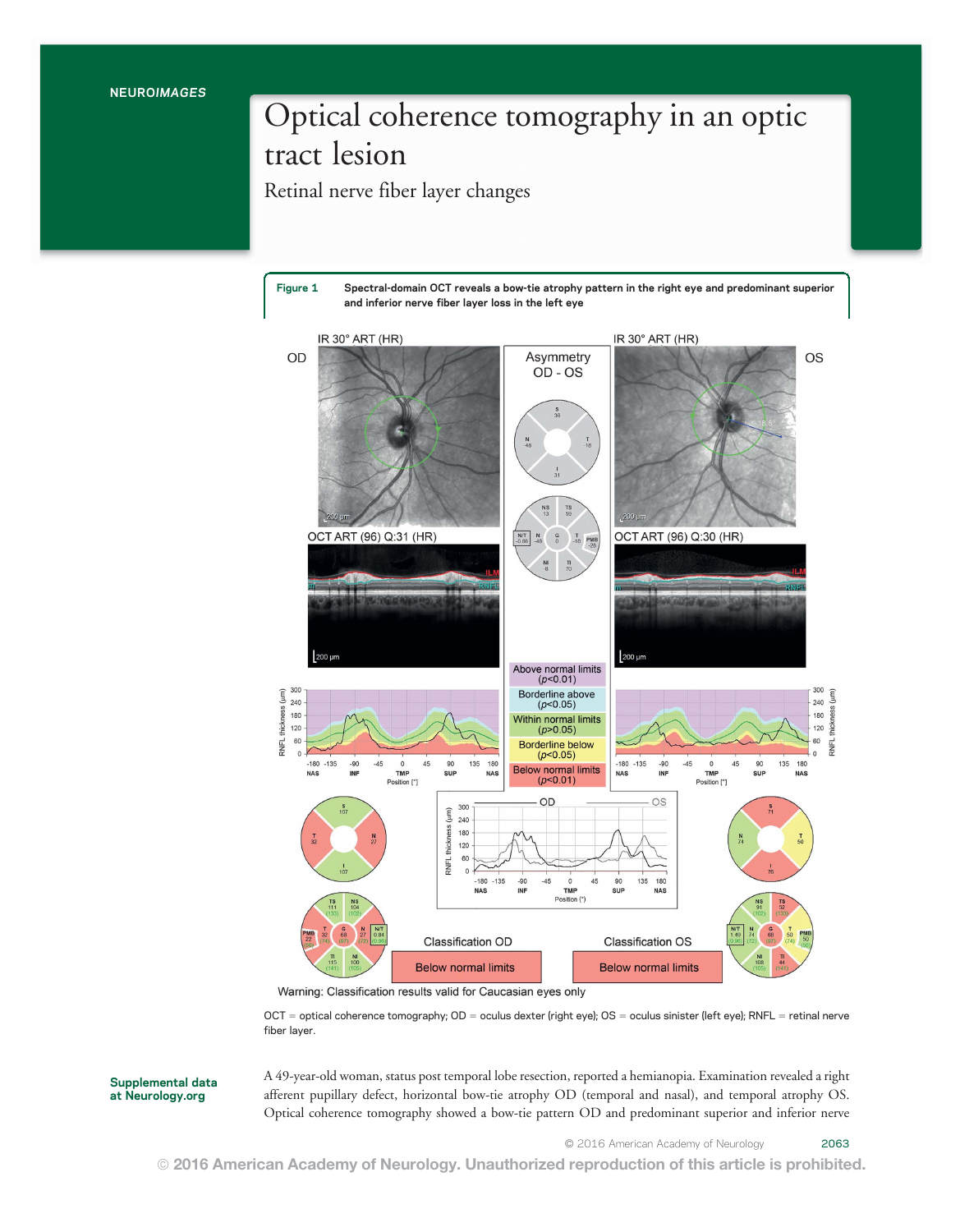

Atrophy of the left optic tract (arrow) and encephalomalacia of adjacent temporal lobe are seen.

fiber layer loss OS (figure 1; figure e-1 at [Neurology.org](http://neurology.org/lookup/doi/10.1212/WNL.0000000000003310)). The pattern OD is due to the combination of papillomacular bundle and nasal RNFL loss. The pattern OS is due to nerve fiber layer loss temporal to the fovea and, coupled with papillomacular bundle loss, produces temporal pallor.<sup>1</sup> MRI confirmed left optic tract atrophy (figure 2). Optical coherence tomography may be sensitive for detecting localizing atrophic patterns.2

Alexandra J. Lloyd-Smith, MD, MSc, Kannan Narayana, MD, Floyd Warren, MD, Laura J. Balcer, MD, MSCE, Steven L. Galetta, MD, Janet C. Rucker, MD

From the Departments of Neurology (A.J.L.-S., K.N., F.W., L.J.B., S.L.G., J.C.R.), Population Health (L.J.B.), and Ophthalmology (F.W., L.J.B., S.L.G.), New York University School of Medicine, NY.

Author contributions: Study concept and design: A.J.L.-S., K.N., S.L.G., J.C.R. Acquisition of data: A.J.L.-S., K.N., F.W., J.C.R. Analysis and interpretation: A.J.L.-S., K.N., F.W., J.C.R., S.L.G. Critical revision of the manuscript for important intellectual content: L.J.B., S.L.G., J.C.R. Study supervision: L.J.B., S.L.G., J.C.R.

Study funding: No targeted funding reported.

Disclosure: The authors report no disclosures relevant to the manuscript. Go to [Neurology.org](http://neurology.org/lookup/doi/10.1212/WNL.0000000000003310) for full disclosures.

Correspondence to Dr. Rucker: [Janet.rucker@nyumc.org](mailto:Janet.rucker@nyumc.org)

- 1. Newman SA, Miller NR. Optic tract syndrome: neuro-ophthalmologic considerations. Arch Ophthalmol 1983;101:1241–1250.
- 2. Goto K, Miki A, Yamashita T, et al. Sectoral analysis of the retinal nerve fiber layer thinning and its association with visual field loss in homonymous hemianopia caused by post-geniculate lesions using spectral-domain optical coherence tomography. Graefes Arch Clin Exp Ophthalmol 2016;254:745–756.

### WriteClick® rapid online correspondence

Have a comment on a recent Neurology® article you would like to share? Now it is easier and more convenient. Neurology.org has launched WriteClick on the home page and sidebars of each article to encourage remarks and debate among users.

WriteClick is restricted to comments about studies published in *Neurology* within the last eight weeks.

Learn more at Neurology.org/letters